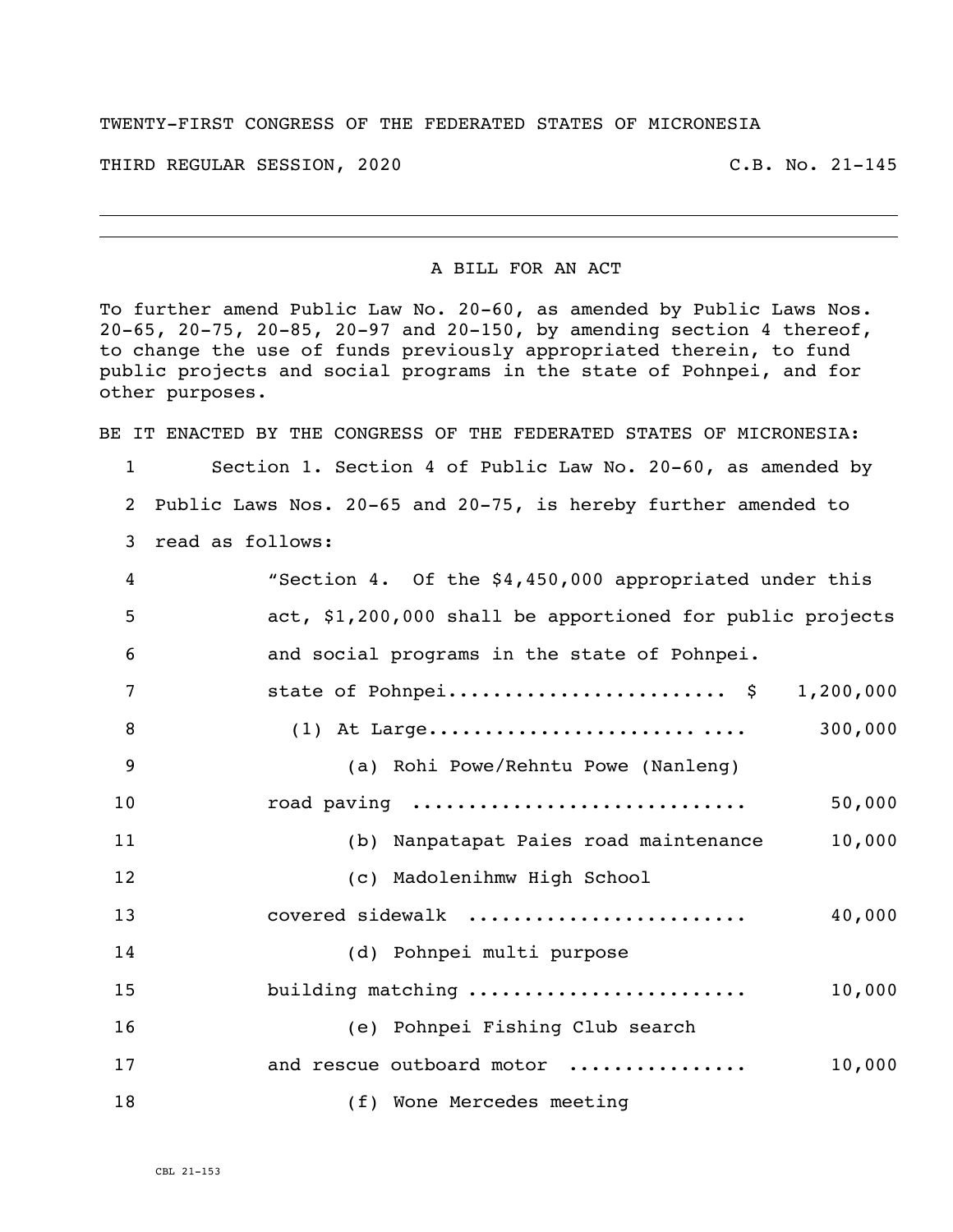| $\mathbf{1}$   | center renovation  \$                       | 10,000 |
|----------------|---------------------------------------------|--------|
| $\overline{2}$ | Isokohneid Speaker's vehicle<br>(g)         | 5,000  |
| 3              | Medical referral<br>(h)                     | 10,000 |
| 4              | Nintok, Kitti road paving<br>(i)            | 50,000 |
| 5              | Dolonier drainage improvement/repair<br>(j) | 20,000 |
| 6              | Sapwuafik airport bridge<br>(k)             | 20,000 |
| 7              | Outreach program<br>(1)                     | 25,000 |
| 8              | (m) Access road to Pingelap settlement      |        |
| 9              | in Palikir (land donated by Doakesa/        |        |
| 10             | Nanmwarki of Pingelap)                      | 30,000 |
| 11             | (n) Pwudoi channel clearing                 | 10,000 |
| 12             | (2) Election District No. 1 300,000         |        |
| 13             | (a) Pohnpei Island Ladies in                |        |
| 14             | Oregon subsidy                              | 3,000  |
| 15             | (b) Micronesian Island Community            |        |
| 16             | in Oregon subsidy                           | 7,000  |
| 17             | (c) Multi purpose building matching         | 10,000 |
| 18             | (d) Danpei Community house building         |        |
| 19             | construction                                | 25,000 |
| 20             | (e) Sokehs Pah road paving                  | 30,000 |
| 21             | (f) Purchase of cleaning equipment.         | 5,000  |
| 22             | (g) Pei Lapalap road paving                 | 40,000 |
| 23             | (h) Causeway Sea wall rehabilitation        | 10,000 |
| 24             | (i) Purchase of water tanks/pipes/          |        |
| 25             | accessories                                 | 10,000 |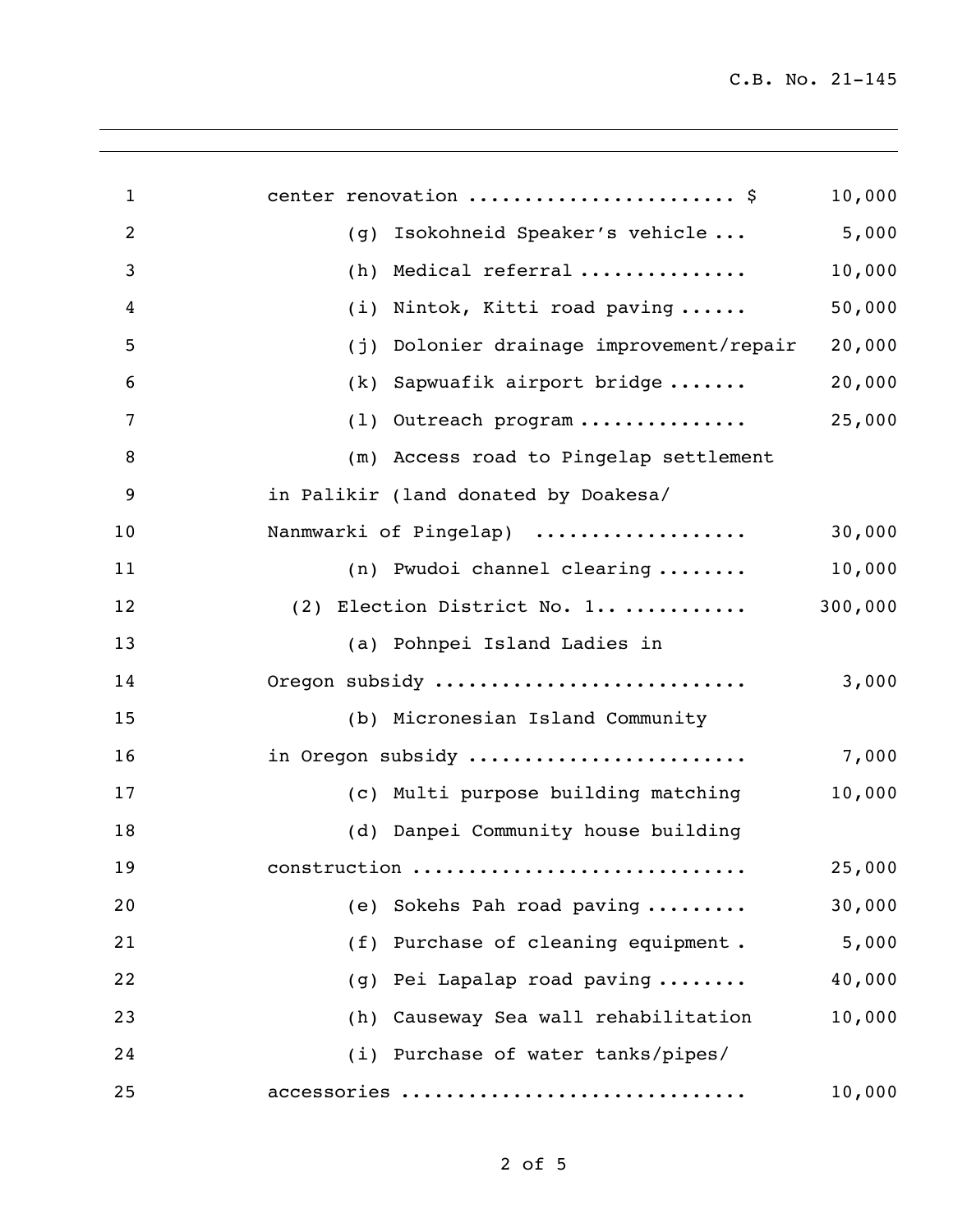C.B. No. 21-145

| $\mathbf{1}$ | Sapwohn Community house renovation \$<br>(i) | 10,000 |
|--------------|----------------------------------------------|--------|
| 2            | (k) Purchase of laptops for PICS             |        |
| 3            | High School                                  | 30,000 |
| 4            | (1) Lien Alem building retaining wall        | 20,000 |
| 5            | (m) Kaselehlia Main Street                   |        |
| 6            | paving rehabilitation                        | 40,000 |
| 7            | (n) Road maintenance/coral purchase          | 35,000 |
| 8            | (o) Pohnpei Utility Corporation              |        |
| 9            | transportation needs                         | 25,000 |
| 10           | 300,000<br>(3) Election District No. 2       |        |
| 11           | (a) Administrative support services          | 40,000 |
| 12           | (b) Students financial assistance            | 20,000 |
| 13           | (c) Salapwuk Elementary Librarian            |        |
| 14           | contractual service                          | 10,000 |
| 15           | (d) Medical referral $\ldots \ldots \ldots$  | 10,000 |
| 16           | (e) Madolenihmw road cleaning                | $-0-$  |
| 17           | (f) ED2 Elementary schools                   |        |
| 18           | laptops/computers                            | 15,000 |
| 19           | (g) Madolenihmw roads improvement            | 80,000 |
| 20           | Hazard Mitigation assistance<br>(h)          | 10,000 |
| 21           | (i) Water delivery system/improvement        | 35,000 |
| 22           | Multi-purpose building matching<br>(j)       | 10,000 |
| 23           | (k) Nikahlek road (Salapwak)                 | 12,000 |
| 24           | (1) Contributions to community and           |        |
| 25           | social events, activities and program        | 15,000 |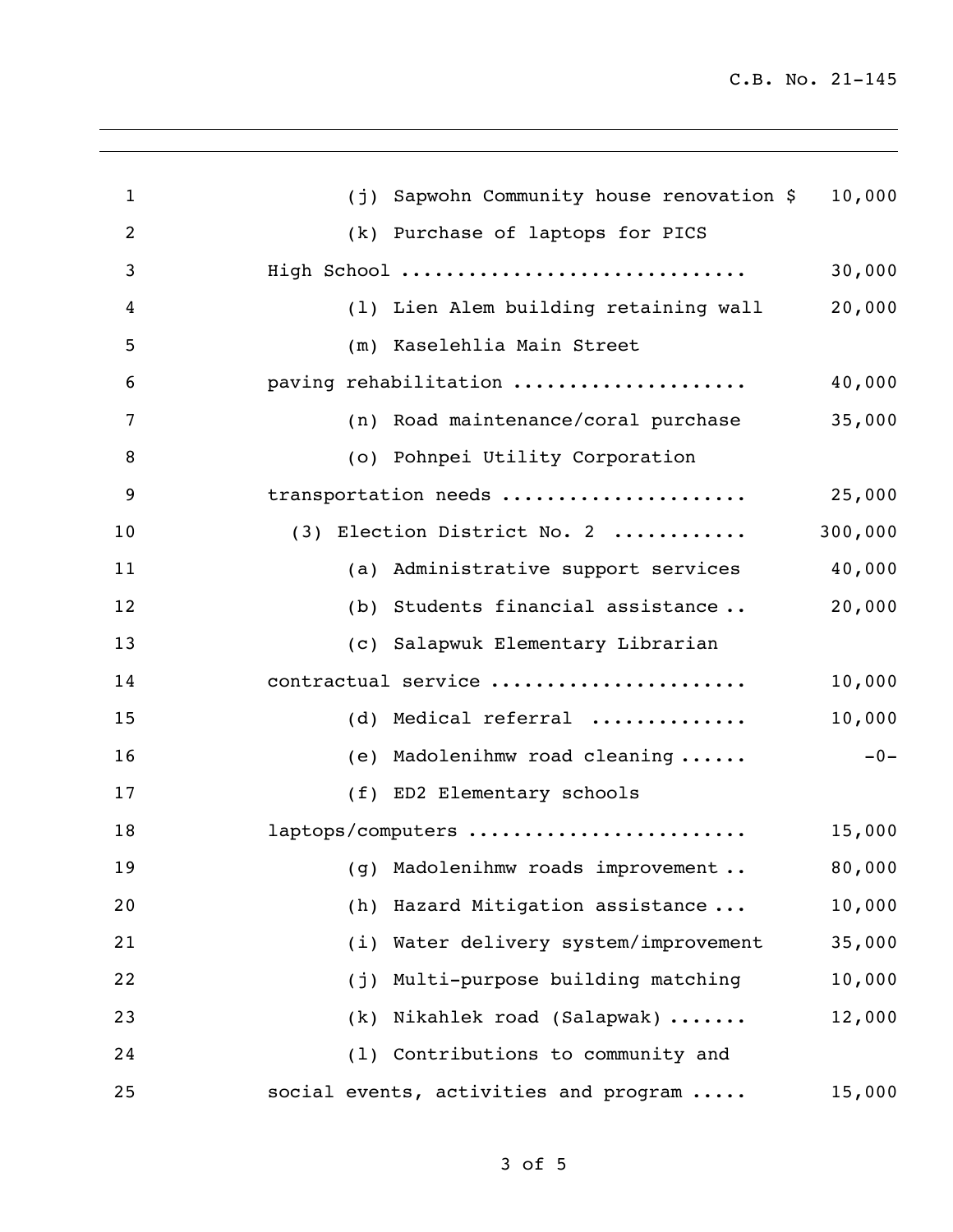| $\mathbf{1}$   | 5,000<br>Nanihr pilot farm \$<br>(m)                 |
|----------------|------------------------------------------------------|
| $\overline{2}$ | 3,000<br>$(n)$ POAL club                             |
| 3              | 15,000<br>(o) UCCP Summit implementation             |
| 4              | 20,000<br>(p) Arou Powe road improvement $\ldots$ .  |
| 5              | 300,000<br>(4) Election District No. 3               |
| 6              | (a) Saladak and Awak schools laptops                 |
| 7              | and accessories for Principals, Teachers,            |
| 8              | Teacher's aides and administrative staff<br>25,000   |
| 9              | (b) Awak Pah culvert $-$ Kilmete's area $[25,000]$ 0 |
| 10             | (c) [Nan Kengkeng road maintenance/paving 25,000]    |
| 11             | U, road paving and maintenance<br>50,000             |
| 12             | 25,000<br>(d) U Street lights                        |
| 13             | (e) Saladak school ECE supplies,                     |
| 14             | equipment and activities<br>5,000                    |
| 15             | (f) Awak school ECE supplies,                        |
| 16             | equipment and activities<br>5,000                    |
| 17             | (g) Nett school ECE supplies,                        |
| 18             | equipment and activities<br>5,000                    |
| 19             | (h) Nett School laptops and accessories              |
| 20             | for Principals, Teachers, Teacher's aides            |
| 21             | and administrative staff<br>30,000                   |
| 22             | (i) Nett road maintenance/paving<br>50,000           |
| 23             | (j) Nett Street lights<br>25,000                     |
| 24             | (k) Kahmar new road (Sou Kamar side)<br>25,000       |
| 25             | (1) Pohnpei Catholic High School                     |